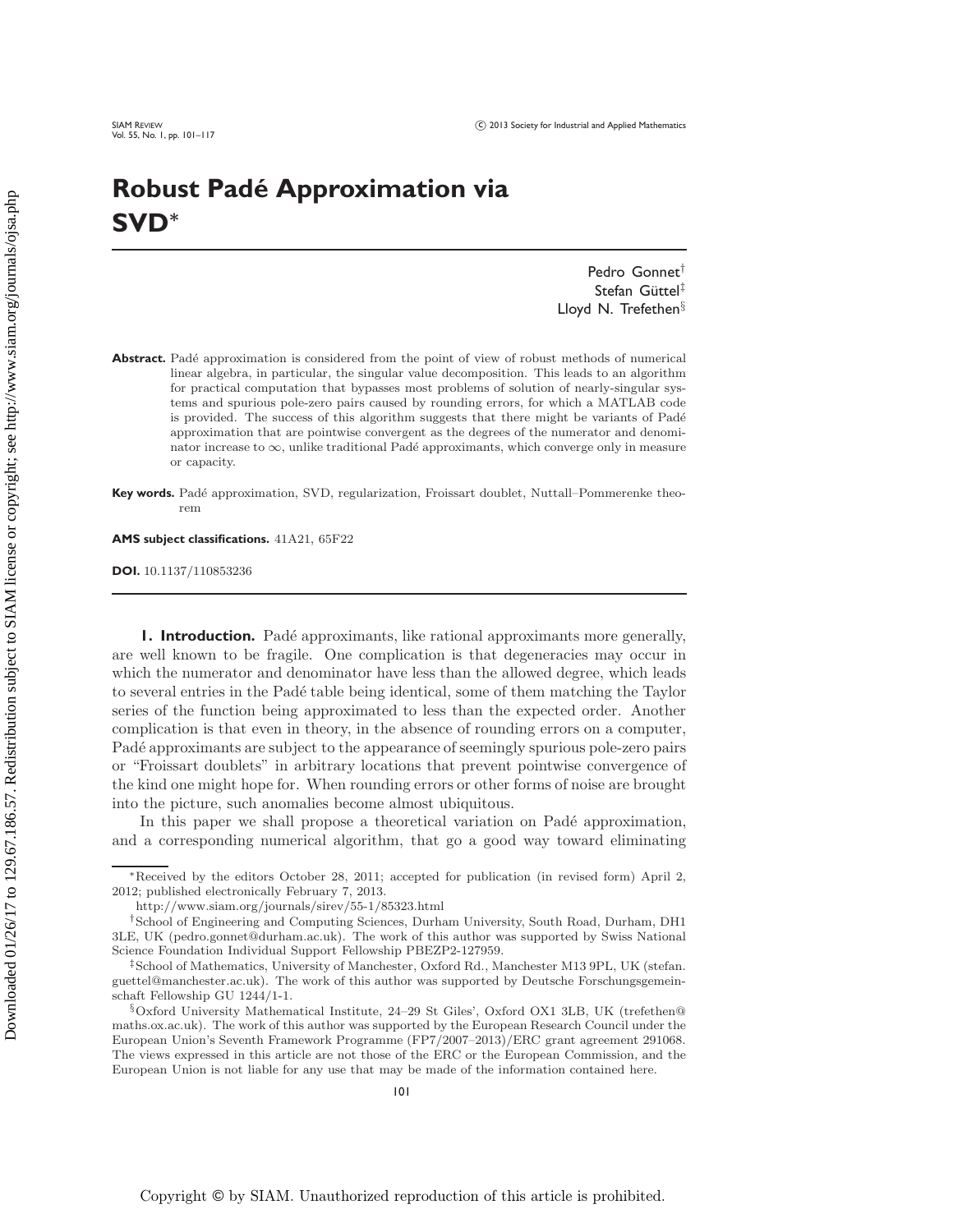these anomalies. Philosophically speaking, our approach is one of regularization of an ill-posed problem, and perhaps it is no surprise that it relies upon the singular value decomposition (SVD). The reason Padé approximation is ill-posed is that it is related to analytic continuation, since the aim is typically to gain information about a function in a region of the complex plane based on information at a single point.

This paper is an outgrowth of earlier work with Pachón, which proposed an algorithm for robust rational interpolation in roots of unity [15]. The present problem is a limiting case in which the points of interpolation degenerate to a single point. Here one can take advantage of the exceptionally clean theory of square blocks of degeneracies in the Padé table. Our algorithm runs in standard floating point computer arithmetic and treats the mathematically classical problem of computing the type  $(m, n)$  Padé approximant from data given as a sequence of  $m + n + 1$  Taylor coefficients. This is in contrast to related algorithms in the signal processing and model reduction literatures, mentioned in the discussion at the end, which attempt to extract low-rank signals from potentially much longer sequences of noisy data.

**2. Basic Algorithm: Padé Approximation in Exact Arithmetic.** Let f be a function analytic in a neighborhood of  $z = 0$  with Taylor series

$$
f(z) = c_0 + c_1 z + c_2 z^2 + \cdots;
$$

alternatively, f could be a formal power series. Given  $n \geq 0$ , let  $P_n$  denote the set of polynomials of degree at most n, and, given  $m \geq 0$  and  $n \geq 0$ , let  $R_{mn}$  be the set of rational functions of *type*  $(m, n)$ , that is, functions that can be written as quotients  $p/q$  with  $p \in P_m$  and  $q \in P_n$ . If  $\mu \leq m$  and  $\nu \leq n$  denote the smallest integers such that  $r \in R_{\mu\nu}$ , then we say that r is of *exact type*  $(\mu, \nu)$  and has *defect*  $\delta = \min\{m - \mu, n - \nu\} \geq 0$  with respect to  $R_{mn}$ . (In the special case  $r = 0$  we define  $\mu = -\infty$ ,  $\nu = 0$ .) The *type*  $(m, n)$  *Padé approximant* to f is the function  $r_{mn} \in R_{mn}$ whose Taylor series at  $z = 0$  matches that of f as far as possible:

(2.1) 
$$
r_{mn}(z) - f(z) = O(z^{\text{maximum}}).
$$

It is known that  $r_{mn}$  exists and is unique and has the following characterization: if  $r \in R_{mn}$  has defect  $\delta$  with respect to  $R_{mn}$ , then  $r = r_{mn}$  if and only if

(2.2) 
$$
r(z) - f(z) = O(z^{m+n+1-\delta}).
$$

Here the "big O" notation has its usual meaning: the first nonzero term in the Taylor series of  $r(z) - f(z)$  is  $Cz^k$  for some  $k \geq m + n + 1 - \delta$ . If  $\delta = 0$ , then p and q are uniquely determined up to a scale factor, whereas if  $\delta > 0$ , then p and q are only determined up to a scale factor if we make the additional assumption that they have degrees  $\mu$  and  $\nu$  or, equivalently, that they have no common roots. For extensive information about Padé approximation, see the book by Baker and Graves-Morris [1]. However, that monograph uses an alternative definition according to which a Padé approximant only exists if f can be matched to order  $z^{m+n+1}$  or further and, in fact, the present paper is mathematically closer to the landmark review of Gragg [16], which uses the definition  $(2.1)$ . For historical developments, see [5].

Equation (2.1) is nonlinear, but multiplying through by the denominator gives the linear condition

(2.3) 
$$
p(z) = f(z)q(z) + O(z^{\text{maximum}}).
$$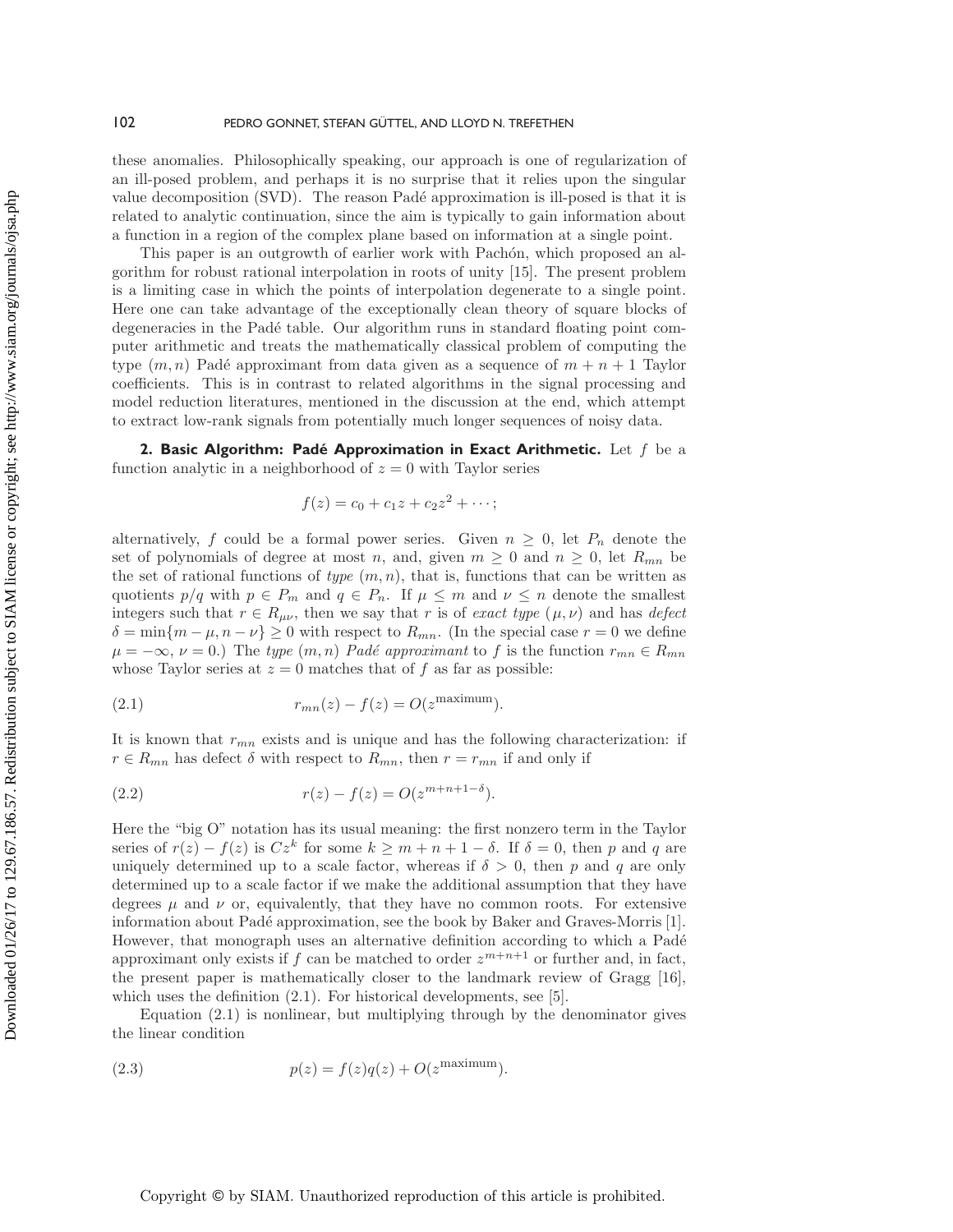By itself, this condition is vacuous, since matching to all orders could be achieved by taking  $p$  and  $q$  identically zero. The condition becomes meaningful when  $q$  is required to satisfy  $q \neq 0$ . With this requirement, it is known that the matching condition can always be satisfied through degree  $m + n$  or higher,

(2.4) 
$$
p(z) = f(z)q(z) + O(z^{m+n+1}),
$$

as we shall confirm after (2.8).

Finding p and q to satisfy (2.4) is a linear algebra problem. Suppose **a** and **b** are  $(m + 1)$ - and  $(n + 1)$ -vectors of coefficients of polynomials  $p \in P_m$  and  $q \in P_n$ , respectively:

$$
\mathbf{a} = \begin{pmatrix} a_0 \\ a_1 \\ \vdots \\ a_m \end{pmatrix}, \qquad \mathbf{b} = \begin{pmatrix} b_0 \\ b_1 \\ \vdots \\ b_n \end{pmatrix},
$$

$$
p(z) = \sum_{k=0}^m a_k z^k, \qquad q(z) = \sum_{k=0}^n b_k z^k.
$$

Then  $(2.4)$  can be written in matrix form, and it is here that our treatment of Padé approximation begins to depart from the usual. Usually one normalizes by a coefficient condition such as  $b_0 = 1$ , whereupon what remains in (2.4) is a system of linear equations that may be highly ill-conditioned or singular. Instead, following [15], we normalize by the condition

$$
||\mathbf{b}|| = 1,
$$

where  $\|\cdot\|$  is the vector 2-norm. This normalization helps to eliminate problems of singularity and ill-conditioning.

If  $m \geq n$ , (2.4) takes the Toeplitz form

(2.6)
$$
\begin{pmatrix}\na_0 \\
a_1 \\
\vdots \\
a_n \\
\vdots \\
a_m \\
\hline\na_{m+1} \\
\vdots \\
a_{m+n}\n\end{pmatrix} = \begin{pmatrix}\nc_0 \\
c_1 & c_0 \\
\vdots & \vdots \\
c_n & c_{n-1} & \dots & c_0 \\
\vdots & \vdots & \vdots \\
c_m & c_{m-1} & \dots & c_{m-n} \\
\hline\nc_{m+1} & c_m & \dots & c_{m+1-n} \\
\vdots & \vdots & \vdots & \ddots & \vdots \\
c_{m+n} & c_{m+n-1} & \dots & c_m\n\end{pmatrix} \begin{pmatrix}\nb_0 \\
b_1 \\
\vdots \\
b_n\n\end{pmatrix}
$$

coupled with the condition

(2.7) 
$$
a_{m+1} = \cdots = a_{m+n} = 0.
$$

In other words, **b** must be a (right) null vector of the  $n \times (n+1)$  matrix displayed below the horizontal line. The coefficients  $a_0, \ldots, a_m$  of p are then obtained by multiplying out the matrix-vector product above the line.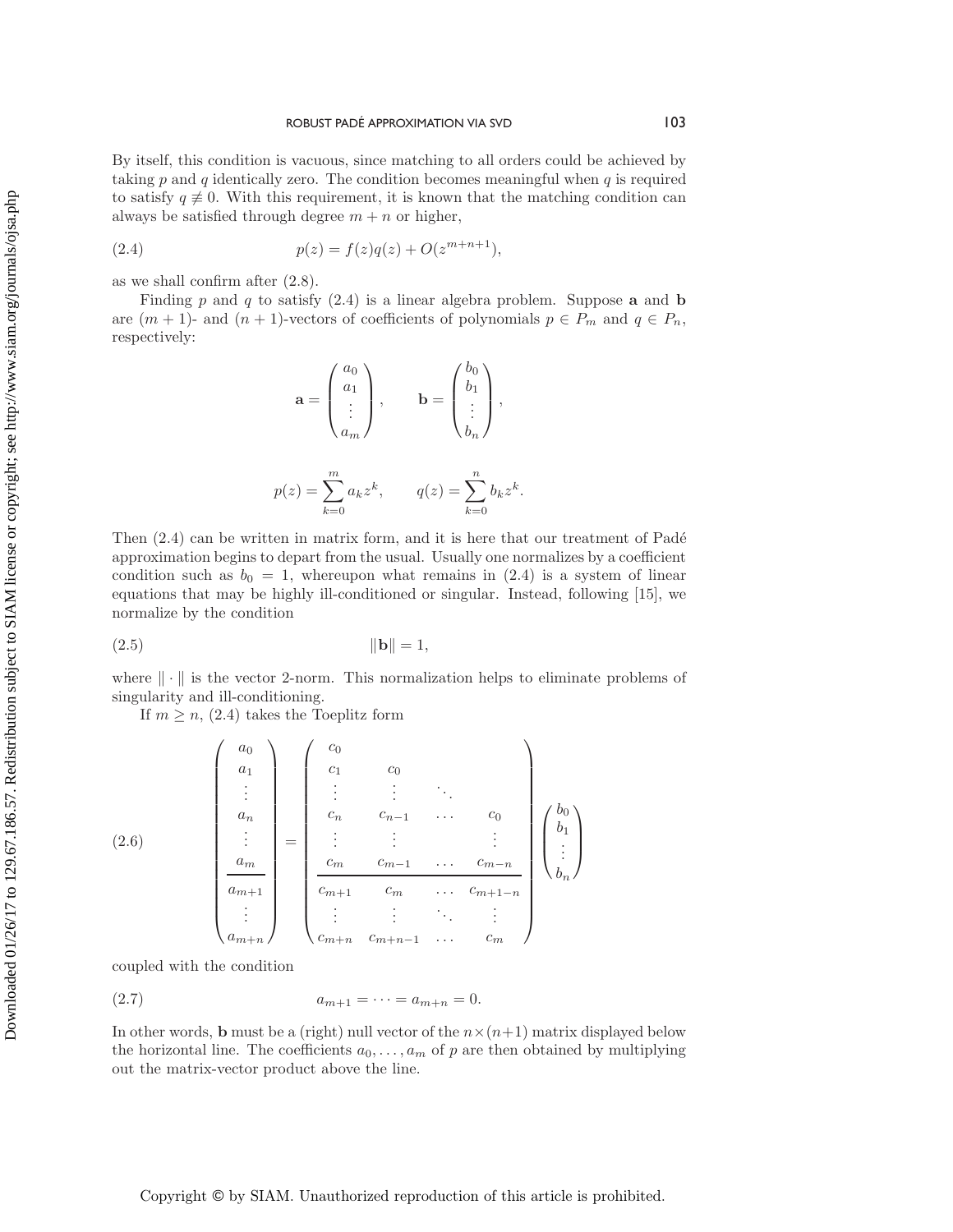If  $m \leq n$ , the essence of the matter remains the same, though it is worth displaying the matrix anew to make its form clear:

$$
(2.8) \quad\n\begin{pmatrix}\n a_0 \\
 a_1 \\
 \vdots \\
 a_m \\
 \vdots \\
 a_n \\
 \vdots \\
 a_{m+n}\n\end{pmatrix}\n=\n\begin{pmatrix}\n c_0 \\
 c_1 & c_0 \\
 \vdots & \vdots \\
 c_m & c_{m-1} & \dots & c_0 \\
 \vdots & \vdots & \ddots & \vdots \\
 c_n & c_{n-1} & \dots & c_1 & c_0 \\
 \vdots & \vdots & \vdots & \ddots & \vdots \\
 c_{m+n} & c_{m+n-1} & \dots & c_m\n\end{pmatrix}\n\begin{pmatrix}\n b_0 \\
 b_1 \\
 \vdots \\
 b_n\n\end{pmatrix}.
$$

Again we require (2.7) to hold, meaning that **b** should again be a null vector of the matrix below the line, with **a** again obtained by multiplying above the line. Since an  $n \times (n + 1)$  matrix always has a nontrivial null vector, we have confirmed (2.4), as promised. There is no assurance that **a** and **b** are unique, and we shall spell out the details of nonunique solutions in the next section.

Let us now focus on the portion of the linear algebra below the line, involving the  $n \times (n+1)$  matrix. This equation takes the form

$$
(2.9) \t\t\t\t\t0 = \widetilde{C} b,
$$

where  $\widetilde{C}$  is the  $n \times (n+1)$  Toeplitz matrix

(2.10) 
$$
\widetilde{C} = \begin{pmatrix} c_{m+1} & c_m & \dots & c_{m+1-n} \\ \vdots & \vdots & \ddots & \vdots \\ c_{m+n} & c_{m+n-1} & \dots & c_m \end{pmatrix}.
$$

For simplicity in cases with  $n > m + 1$ , we have adopted the convention that  $c_k = 0$ for  $k < 0$ . Let C denote the square  $n \times n$  matrix obtained by deleting the first column of  $\overline{C}$ :

(2.11) 
$$
C = \begin{pmatrix} c_m & \cdots & c_{m+1-n} \\ \vdots & \ddots & \vdots \\ c_{m+n-1} & \cdots & c_m \end{pmatrix}.
$$

Many treatments of Pad´e approximation work with this matrix, solving a linear system of equations if its determinant is nonzero and bypassing it if its determinant is zero. Often C is flipped so that its structure is Hankel rather than Toeplitz.

We shall make use of the SVD of  $\tilde{C}$ , a factorization

$$
(2.12)\qquad \qquad \widetilde{C} = U\Sigma V^*,
$$

where U is  $n \times n$  and unitary, V is  $(n+1) \times (n+1)$  and unitary, and  $\Sigma$  is an  $n \times (n+1)$ real diagonal matrix with diagonal entries  $\sigma_1 \geq \sigma_2 \geq \cdots \geq \sigma_n \geq 0$ .

Suppose  $\sigma_n > 0$ . Then C has rank n and the final column of V provides a unique nonzero null vector  $\mathbf b$  of  $C$  up to a scale factor. This null vector defines the coefficients of  $q$ , with two subcases of special interest. If the square submatrix  $C$  is singular, then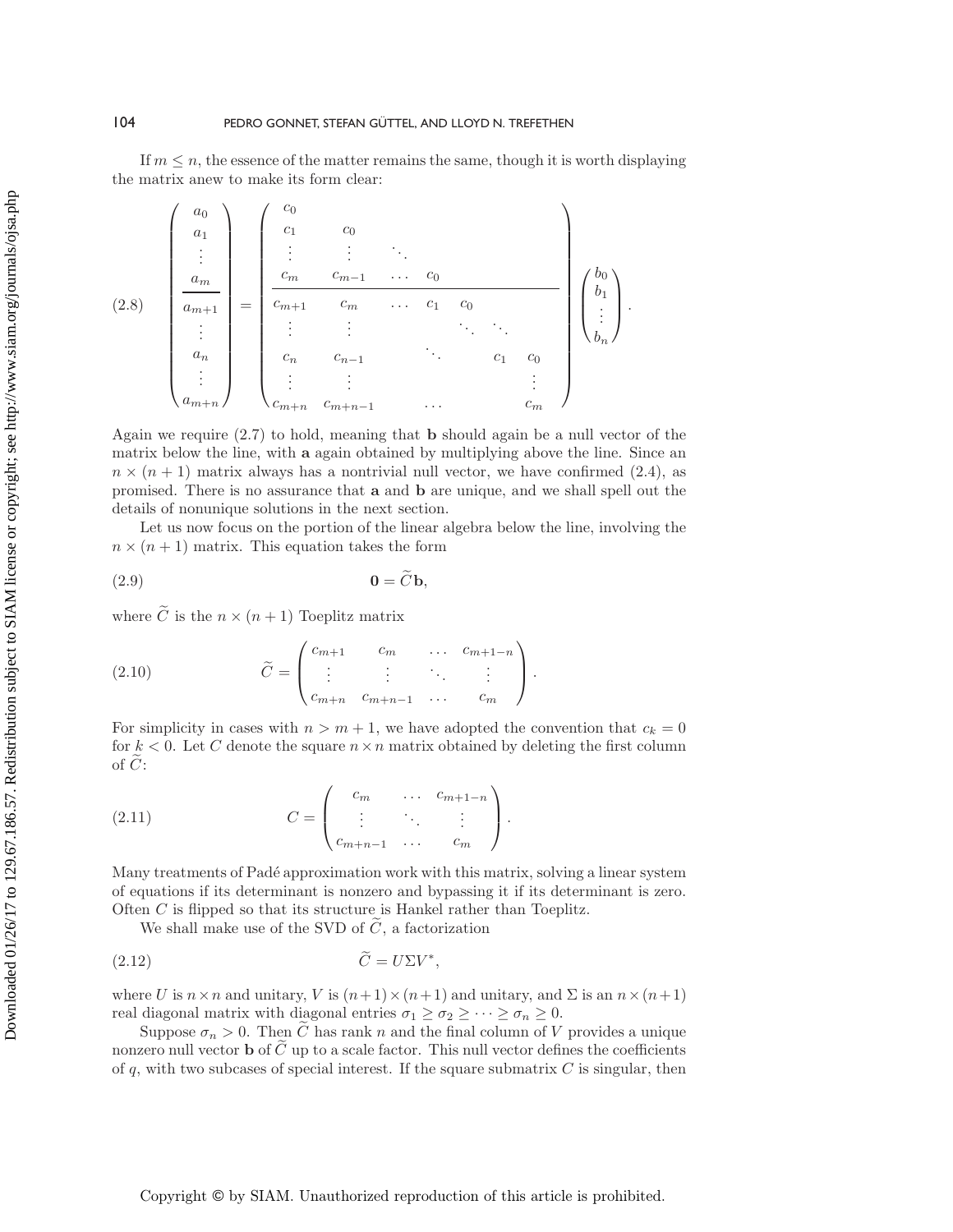necessarily  $b_0 = 0$ . From (2.6) or (2.8) we see that this also implies  $a_0 = 0$ . Thus p and q share a common factor z, or possibly  $z^{\lambda}$  for some  $\lambda > 1$ , and this factor can be divided out at the end. If C is nonsingular, then  $b_0$  must be nonzero, and the defect is  $\delta = 0$ .

On the other hand, suppose  $\sigma_n = 0$ . In this case  $\tilde{C}$  has rank  $\rho < n$ , with zero singular values  $\sigma_{\rho+1} = \cdots = \sigma_n = 0$ . Then C must have rank  $\rho$  or  $\rho - 1$ , so it is singular. In particular, the submatrix of  $\tilde{C}$  consisting of its last  $\rho + 1$  columns must be rank-deficient, implying that  $C$  has a nonzero null vector that is zero in its first  $n - \rho$  positions. The defect of the corresponding rational function is at least  $n - \rho$ , and we can reduce n to  $\rho$  and m to  $m - (n - \rho)$  (or to 0 in the special case  $r = 0$ ) and start again.

These observations suggest the following SVD-based algorithm for the calculation of the unique type  $(m, n)$  Padé approximant to a function f defined by its Taylor series. ALGORITHM 1. PURE PADÉ APPROXIMATION IN EXACT ARITHMETIC.

*Input:*  $m \geq 0$ ,  $n \geq 0$ , and *Taylor coefficients*  $c_0, \ldots, c_{m+n}$  *of a function f. Output: Polynomials*  $p(z) = a_0 + \cdots + a_{\mu}z^{\mu}$  *and*  $q(z) = b_0 + \cdots + b_{\nu}z^{\nu}$ ,  $b_0 = 1$ , *of the minimal degree type*  $(m, n)$  *Padé approximation of*  $f$ *.* 

1. *If*  $c_0 = \cdots = c_m = 0$ , set  $p = 0$  and  $q = 1$  and stop.

2. If  $n = 0$ , set  $p(z) = c_0 + \cdots + c_m z^m$  and  $q = 1$  and go to step 8.

3. *Compute the SVD* (2.12) *of the*  $n \times (n+1)$  *matrix* C. Let  $\rho \leq n$  *be the number of nonzero singular values.*

4. If  $\rho < n$ , reduce n to  $\rho$  and m to  $m - (n - \rho)$  and return to step 2.

<sup>5</sup>. *Get* <sup>q</sup> *from the null right singular vector* **<sup>b</sup>** *of* <sup>C</sup> *and then* <sup>p</sup> *from the upper part of* (2.6) *or* (2.8)*.*

6. If  $b_0 = \cdots = b_{\lambda-1} = 0$  for some  $\lambda \geq 1$ , which implies also  $a_0 = \cdots = a_{\lambda-1} = 0$ , *cancel the common factor of*  $z^{\lambda}$  *in* p *and* q.

7. Divide p and q by  $b_0$  to obtain a representation with  $b_0 = 1$ .

8. Remove trailing zero coefficients, if any, from  $p(z)$  or  $q(z)$ .

This algorithm produces the unique Padé approximant  $r_{mn}$  in a minimal-degree representation of type  $(\mu, \nu)$  with  $b_0 = 1$ . We state this result as a theorem, whose proof is part of a fuller discussion in the next section.

Theorem 2.1. *Algorithm* 1 *(in exact arithmetic) converges in a finite number of steps to the unique normalized minimal-degree representation of the type*  $(m, n)$   $Padé$  $a$ *pproximant*  $r_{mn} \in R_{mn}$  *to*  $f$ : *polynomials*  $p$  *and*  $q \neq 0$  *of exact degrees*  $\mu$  *and*  $\nu$  *with no common factors and*  $b_0 = 1$ *. The number of times that step* 3 *is executed is no greater than*  $2 + \log_2(\delta + 1)$ *.* 

**3. Square Blocks and Proof of Theorem 2.1.** An understanding of how Algorithm 1 works requires a discussion of block structure in the *Padé table*, by which we mean the array of Padé approximants  $r_{mn}$  for various  $m, n \geq 0$  associated with a given function  $f$  [1, 11, 16, 23]:

| $r_{00}$ | $r_{10}$ | $r_{20}$ |  |
|----------|----------|----------|--|
| $r_{01}$ | $r_{11}$ | $r_{21}$ |  |
| $r_{02}$ | $r_{12}$ | $r_{22}$ |  |
|          |          |          |  |

Suppose r is a nonzero rational function of exact type  $(\mu, \nu)$  that is the type  $(m, n)$ Padé approximant to f for at least one pair  $(m, n)$ . Then it is known that there is an integer  $k \geq 0$  such that r is the type  $(m, n)$  Padé approximant to f if and only if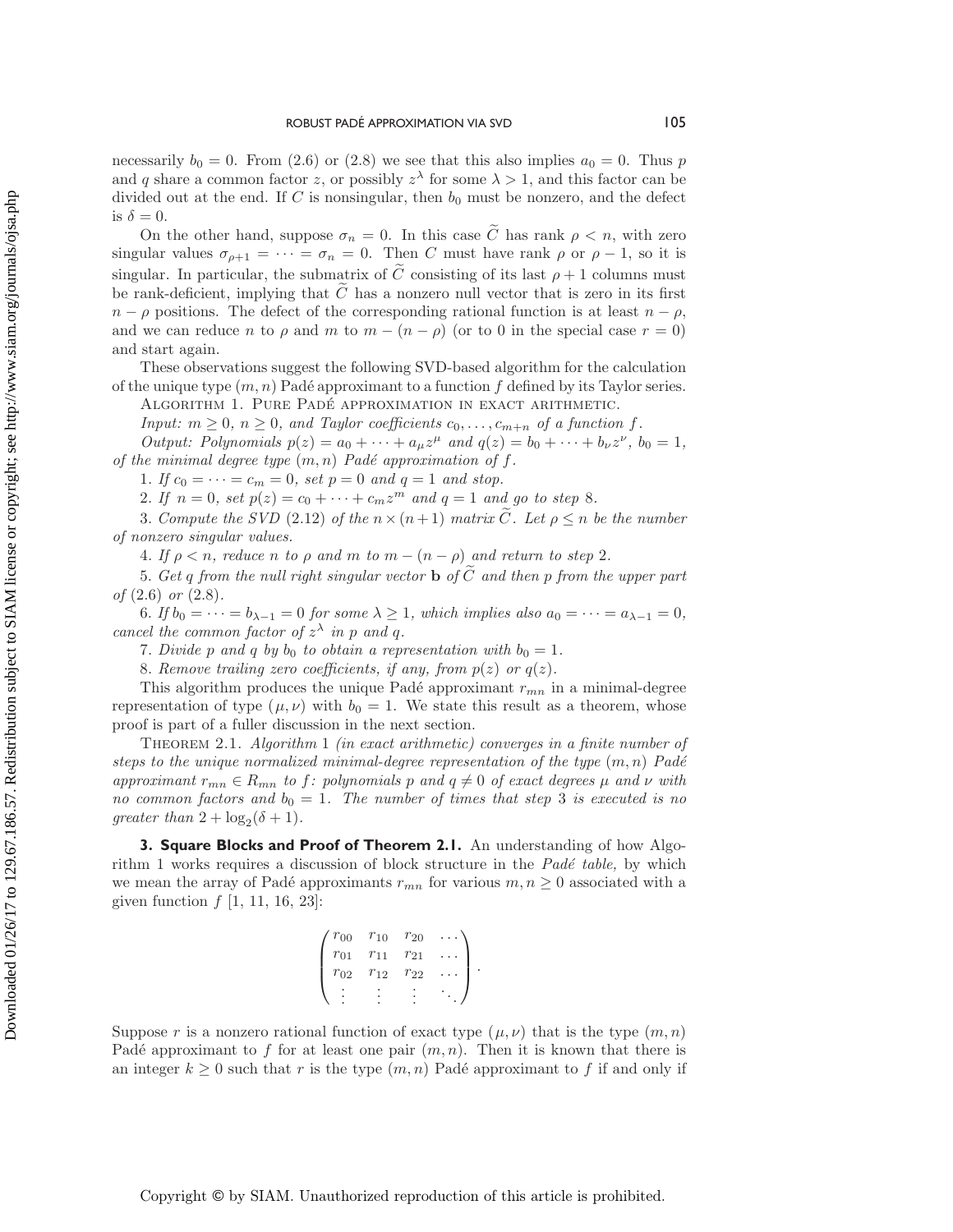$\mu \leq m \leq \mu + k$  and  $\nu \leq n \leq \nu + k$  [16, sec. 3], [30]. In other words, r is the Padé approximant to f precisely in the following  $(k+1) \times (k+1)$  square block of the Padé table:

(3.1) 
$$
\begin{pmatrix} r_{\mu\nu} & \cdots & r_{\mu+k,\nu} \\ \vdots & & \vdots \\ r_{\mu,\nu+k} & \cdots & r_{\mu+k,\nu+k} \end{pmatrix}.
$$

We have already defined the defect  $\delta$  of r as a function of type  $(m, n)$  with  $m \geq \mu$ and  $n \geq \nu$ . Showing the case  $k = 5$  for illustration,  $\delta$  takes the following values within a block:

(3.2) 
$$
\text{defect } \delta: \begin{pmatrix} 0 & 0 & 0 & 0 & 0 & 0 \\ 0 & 1 & 1 & 1 & 1 & 1 \\ 0 & 1 & 2 & 2 & 2 & 2 \\ 0 & 1 & 2 & 3 & 3 & 3 \\ 0 & 1 & 2 & 3 & 4 & 4 \\ 0 & 1 & 2 & 3 & 4 & 5 \end{pmatrix}.
$$

Similarly we define the *deficiency*  $\lambda$  of r as the distance below the cross-diagonal in the square block,  $\lambda = \max\{0, (m - \mu) + (n - \nu) - k\}$ , with the following pattern:

(3.3) 
$$
\text{deficiency } \lambda: \begin{pmatrix} 0 & 0 & 0 & 0 & 0 & 0 \\ 0 & 0 & 0 & 0 & 0 & 1 \\ 0 & 0 & 0 & 0 & 1 & 2 \\ 0 & 0 & 0 & 1 & 2 & 3 \\ 0 & 0 & 1 & 2 & 3 & 4 \\ 0 & 1 & 2 & 3 & 4 & 5 \end{pmatrix}.
$$

Finally, the *rank deficiency*  $\chi$  of r is defined by the formula

$$
\chi = \delta - \lambda
$$

and corresponds to the distance from the border of the square block:

(3.5) rank deficiency 
$$
\chi
$$
:
$$
\begin{pmatrix}\n0 & 0 & 0 & 0 & 0 & 0 \\
0 & 1 & 1 & 1 & 1 & 0 \\
0 & 1 & 2 & 2 & 1 & 0 \\
0 & 1 & 2 & 2 & 1 & 0 \\
0 & 1 & 1 & 1 & 1 & 0 \\
0 & 0 & 0 & 0 & 0 & 0\n\end{pmatrix}
$$
.

The following characterization of Padé approximants, which explains why  $\chi$  is called the rank deficiency, is equivalent to results derived in section 3 of [16].

THEOREM 3.1. Let f and  $m, n \geq 0$  be given, let  $\mu, \nu, k, \delta, \lambda, \chi$  be the parameters *defined above for the type*  $(m, n)$  *Padé approximant*  $r_{mn}$  *to* f, and let  $\hat{p}$  *and*  $\hat{q} \neq 0$  *be polynomials of exact degrees*  $\mu$  *and*  $\nu$  *with*  $r_{mn} = p/q$ . Then the matrix C of (2.10) *has rank*  $n - \chi$ *, and two polynomials*  $p \in P_m$  *and*  $q \in P_n$ *,*  $q \neq 0$ *, satisfy* (2.4) *if and only if*

(3.6) 
$$
p(z) = z^{\lambda} w(z) \hat{p}(z), \quad q(z) = z^{\lambda} w(z) \hat{q}(z)
$$

*for some*  $w \in P_{\delta-\lambda}$ *.*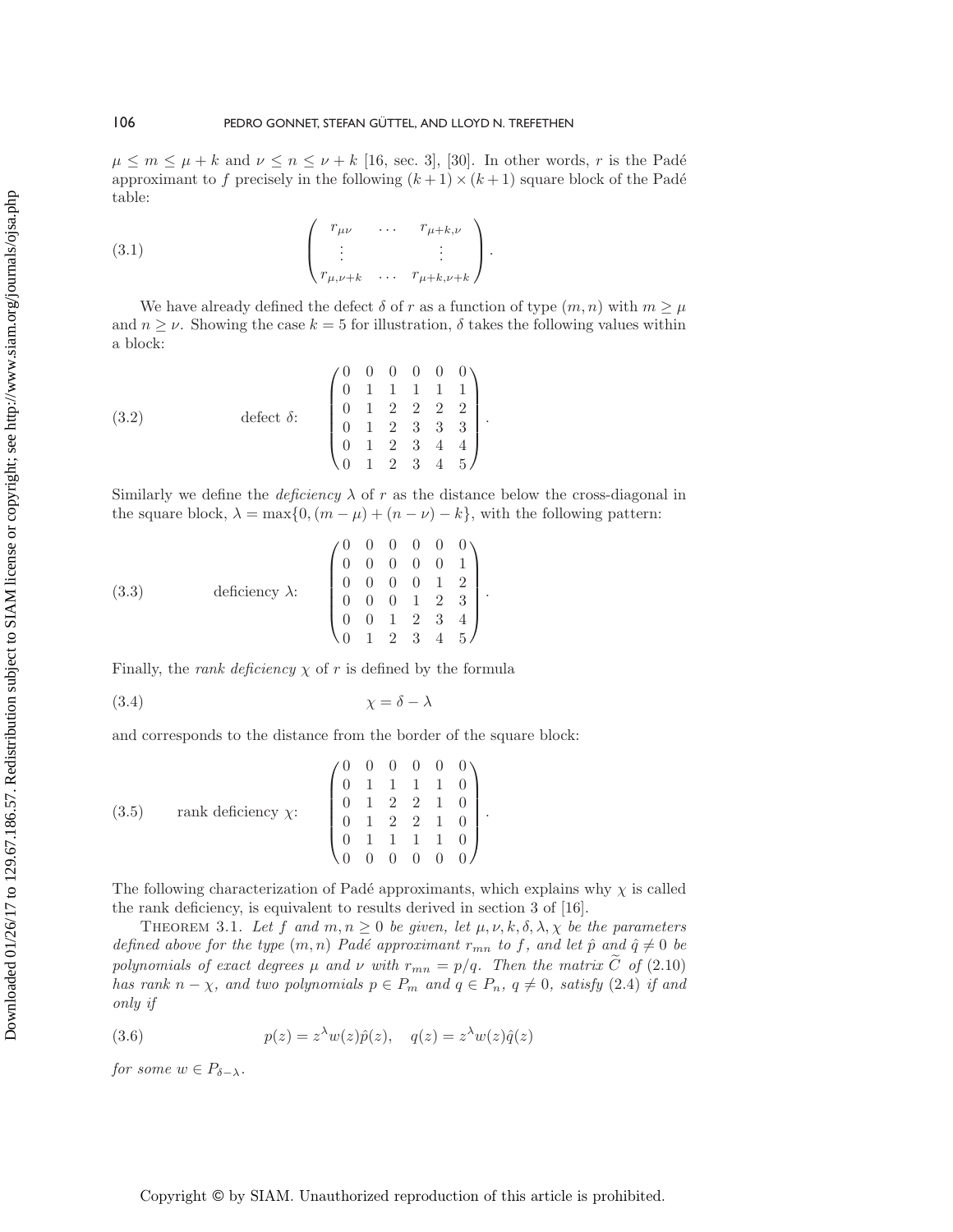It is worth summarizing in words some of the implications of (3.6). The minimaldegree polynomials  $\hat{p}$  and  $\hat{q} \neq 0$  of a Padé approximant r are unique apart from a scalar multiple. The defect  $\delta$  determines how many additional degrees of freedom there are in the polynomials p and q of degrees  $m \geq \mu$  and  $n \geq \nu$  that represent r if the condition (2.3) is used. In the upper-left half of a square block, this is the same as the number of degrees of freedom in the polynomials  $p$  and  $q$  representing  $r$  by (2.4). In the lower-right half of the block, however, representations (2.4) are more constrained than those of (2.3), with the number of degrees of freedom being equal to  $\chi = \delta - \lambda$ .

We are now equipped to prove Theorem 2.1. The reader may find it helpful to review the example summarized in Figure 3 in parallel with reading this proof.

*Proof of Theorem* 2.1. Each time step 3 of Algorithm 1 is executed, either  $\rho = n$ or  $\rho < n$ . In the first instance the algorithm executes steps 5–8 and then stops, whereas in the second it returns to step 2 with smaller values of  $m$  and  $n$ . Thus it terminates in at most  $\delta$  steps. We must show that it terminates with p and  $q \neq 0$  of exact degrees  $\mu$  and  $\nu$ , that is, at the upper-left corner of the square block.

One way the algorithm can terminate is with  $n = 0$  at step 2, followed by step 8. In this case  $q = 1$ , with exact degree  $\nu = 0$ , and p must have exact degree  $\mu$  since trailing zeros are removed at step 8.

The other way the algorithm can terminate is with  $\rho = n$  at step 5 followed by steps 6–8. In this case C is of full rank n, so  $\chi = 0$  and  $(m, n)$  lies along the edge of the square block. If it lies in the left column or top row, then step 8 brings it to the upper-left corner as required. If it lies in the right column or bottom row, then the cancellation of the common factor  $z^{\lambda}$  in step 6 moves it to the top row or left column, respectively, and step 8 brings it to the upper-left corner again.

This completes the proof except for the final assertion that the number of executions of step 3 is at most  $2 + \log_2(\delta + 1)$ . If  $(m, n)$  lies in the top row or left column, then the number of such executions is 0 or 1, and, since  $\delta = 0$ , this is less than  $2 + \log_2(\delta + 1)$ . If  $(m, n)$  lies elsewhere in the upper-left half of the square block, then the number of steps is at most 2, which again is less than  $2 + \log_2(\delta + 1)$ . Higher numbers become possible if  $(m, n)$  begins in the lower-right half of the square block, below the cross-diagonal and away from the boundary (hence always with  $\delta > 0$ ). Here successive steps in the worst case might make  $(m, n)$  hop from one position to the next with  $\chi = 1, 2, 4, 8, \ldots$  until eventually the upper-left half of the block is reached; since  $\chi$  can attain values no greater than  $\delta/2$ , the maximum number of such steps is  $\log_2 \delta$ . At this point two further steps must complete the process, giving at most  $2 + \log_2 \delta$  steps in total. most  $2 + \log_2 \delta$  steps in total.

**4. Modified Algorithm for Noisy Data.** It is well known that the singular values of a matrix are well-conditioned functions of its entries. Specifically, if  $\tilde{C}$  is perturbed by a matrix of 2-norm at most  $\varepsilon$ , then each singular value is perturbed by at most  $\varepsilon$ . Thus Algorithm 1 immediately suggests a variant for the case in which the approximation problem is subject to noise, whether intrinsic to the data or introduced by rounding errors. The modified algorithm is this: carry out the operations as before, but treat a singular value as zero if it is less than  $\text{tol} \cdot ||\textbf{c}||_2$ , where  $\textbf{c} = (c_0, \ldots, c_{m+n})$ and tol is a relative tolerance. The tolerance is also applied in the detection of zero coefficients in steps 1, 6, and 8. For most purposes involving problems perturbed just by rounding errors, we take to $1 = 10^{-14}$ .

In addition, there is another matter to consider for practical computation. Algorithm 1 is implicitly tied to a scaling associated with the unit disk through the use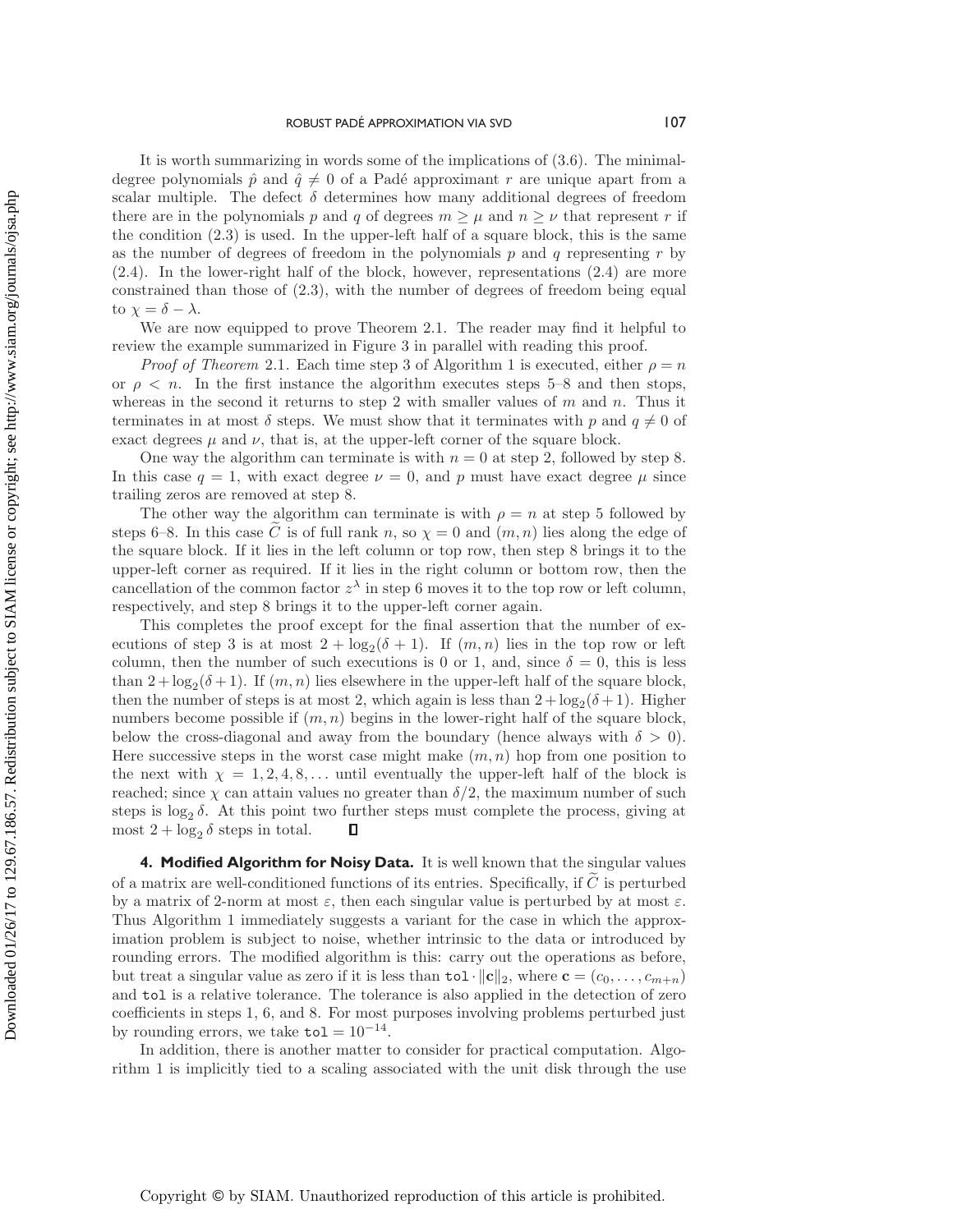of the 2-norm to measure the coefficient vector **b**. In exact arithmetic this does not matter, but in practical applications it means the algorithm will be most effective when the coefficients  ${c_i}$  of f are of roughly comparable sizes, neither decreasing nor increasing at a rapid geometric rate. Thus it may be beneficial first to pick a parameter  $\gamma > 0$  and compute the Padé approximant  $\hat{r}_{mn}(z) = r_{mn}(z/\gamma)$  to  $f(z) = f(z/\gamma)$ . An algorithm for automatic determination of such parameters can be found in [9].

ALGORITHM 2. ROBUST PADÉ APPROXIMATION FOR NOISY DATA OR FLOATING point arithmetic.

*Input:*  $m \geq 0$ ,  $n \geq 0$ , *Taylor coefficients*  $c_0, \ldots, c_{m+n}$  *of a function f, and relative tolerance*  $\texttt{tol} > 0$ *.* 

*Output: Polynomials*  $p(z) = a_0 + \cdots + a_{\mu}z^{\mu}$  *and*  $q(z) = b_0 + \cdots + b_{\nu}z^{\nu}$ ,  $b_0 = 1$ , *of the minimal-degree type*  $(m, n)$  *Padé approximation of a function close to f.* 

1. *Rescale*  $f(z)$  *to*  $f(z/\gamma)$  *for some*  $\gamma > 0$  *if desired to get a function whose Taylor coefficients*  $c_0, \ldots, c_{m+n}$  *do not vary too widely.* 

2. *Define*  $\tau = \text{tol} \cdot ||c||_2$ . *If*  $|c_0| = \cdots = |c_m| \leq \tau$ , *set*  $p = 0$  *and*  $q = 1$  *and stop.* 

3. If  $n = 0$ , set  $p(z) = c_0 + \cdots + c_m z^m$  and  $q = 1$  and go to step 7.

4. *Compute the SVD* (2.12) *of the*  $n \times (n+1)$  *matrix*  $\widetilde{C}$ *. Let*  $\rho \leq n$  *be the number of singular values of*  $\widetilde{C}$  *that are greater than*  $\tau$ *.* 

5. If  $\rho < n$ , reduce n to  $\rho$  and m to  $m - (n - \rho)$  and return to step 3.

6. Obtain q from the null right singular vector **b** of  $\tilde{C}$  and then p from the upper *part of* (2.6) *or* (2.8)*.*

7. If  $|b_0|, \ldots, |b_{\lambda-1}| \leq \text{tol}$  *for some*  $\lambda \geq 1$ *, zero the first*  $\lambda$  *coefficients of* p and q *and cancel the common factor*  $z^{\lambda}$ .

8. If  $|b_{n+1-\lambda}|,\ldots,|b_n|\leq \text{tol}$  *for some*  $\lambda\geq 1$ *, remove the last*  $\lambda$  *coefficients of* q.  $If |a_{m+1-\lambda}|, \ldots, |a_m| \leq \tau$  *for some*  $\lambda \geq 1$ *, remove the last*  $\lambda$  *coefficients of* p.

9. *Divide* p and q by  $b_0$  to obtain a representation with  $b_0 = 1$ .

10. *Undo the scaling of step* 1 *by redefining*  $\gamma^{j}a_{j}$  *as*  $a_{j}$  *and*  $\gamma^{j}b_{j}$  *as*  $b_{j}$  *for each j*.

A MATLAB code padeapprox implementing Algorithm 2 is shown in Figure 1 and is freely available as part of Chebfun [34]. Three lines of this code, marked by comments beginning and ending with the word "reweighting," go beyond Algorithm 2. These lines compute the final null vector by QR factorization of a column-reweighted matrix rather than by the SVD, an alternative that does a better job of taking advantage of sparsity in Toeplitz matrices. The effect is that the blocks produced in regions of a table corresponding to approximation accuracies close to tol more often come out exactly square.

**5. Examples of Computed Padé Tables and Noise Removal.** Figure 2 shows Padé tables computed by padeapprox with tol =  $10^{-14}$  for the functions exp(z),  $\cos(z)$ ,  $(z^5 - 1)/(z^5 + 1)$ , and  $\log(5 + z^5)$ . Each figure is based on the computation of 441 distinct Pad´e approximants and took about 1 second to produce in MATLAB on an AMD Phenom II X3 720 processor running at 2.8 GHz. As described in the caption, the images clearly show the block structures for the various functions. Since the blocks arise from 441 independent computations for various  $(m, n)$ , this is a visual confirmation of the reliability of Algorithm 2.

A departure from the theoretically expected block structure is apparent in the lower-right part of the tables for the first two functions. Here,  $m$  and  $n$  are larger than needed for resolution to machine precision, and the algorithm automatically reduces them by equal amounts, moving up and left along a diagonal to smaller values of  $m$ and  $n$  (step 5 of Algorithm 2). Thus these diagonal stripes are indications of the robustness of Algorithm 2 in the presence of rounding errors.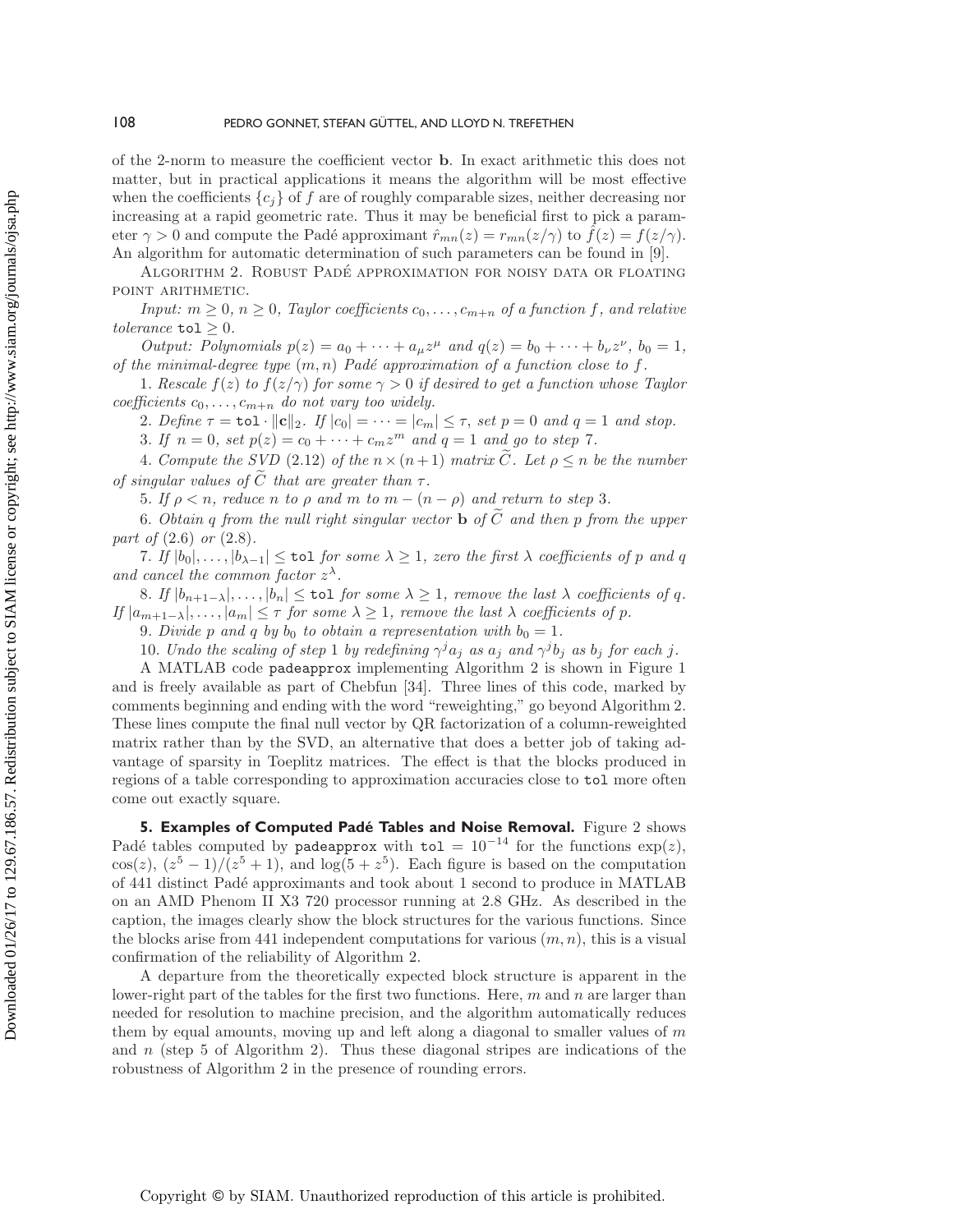## ROBUST PADÉ APPROXIMATION VIA SVD **109**

```
function [r,a,b,mu,nu,poles,residues] = padeapprox(f,m,n,tol)
% Input: Function handle f or vector of coefficients f_0, \ldots, f_{n+m}.
          (If f is a function handle, the function must be analytic in a
% neighborhood of the unit disk since coeffs are computed via FFT.)<br>% Numerator and denominator degrees m>=0 and n>=0.
         Numerator and denominator degrees m>=0 and n>=0.
% An optional 4th argument specifies relative tolerance tol.
% If omitted, tol=1e-14. Use tol=0 to turn off robustness.
% Output: Function handle r of exact type (mu,nu) approximant to f
% with coeff vectors a and b and optional poles and residues.
% P. Gonnet, S. Guettel, and L. N. Trefethen, October 2011
if nargin<4, tol = 1e-14; end % default rel tolerance 1e-14
if "isfloat(f) \% compute coeffs if necessary
 N = 2048; z = exp(2i * pi * (0:N-1)'/N); % sample at many roots of unity
  f = fft(f(z))/N; % Fast Fourier Transform
 tc = 1e-15*norm(f); f(abs(f) < t) = 0; % discard near-zero coeffs
 if norm(imag(f),inf)<tc, f = real(f); end % make real functions real
end
c = [f(:); zeros(m+n+1-length(f),1)]; % make sure c is long enough
c = c(1:m+n+1); % but not longer than necessary
ts = tol*norm(c); % absolute tolerance
if norm(c(1:m+1), inf) \leq tol*norm(c, inf) % special case r=0a = 0; b = 1; mu = -inf; nu = 0;
else
  row = [c(1) \text{ zeros}(1,n)]; col = c; \frac{1}{2} % 1st row/col of Toeplitz matrix
 while true \% diagonal hopping across block
   if n == 0, a = c(1:m + 1); b = 1; break, end % special case n = 0Z = \text{toeplitz}(\text{col}(1:m+n+1),\text{row}(1:n+1)); % Toeplitz matrix
   C = Z(m+2:m+n+1, :);rho = sum(svd(C) > ts); % numerical rank
   if rho==n, break, end
   m = m - (n-rho); n = rho; \% decrease m,n if rank-deficient
  end
  if n>0 % hopping finished; compute b,a
    [U, S, V] = svd(C, 0);b = V(:,n+1); % null vector gives b
   \begin{array}{lll} \texttt{D} = \texttt{diag}(\texttt{abs}(\texttt{b}) + \texttt{sqrt}(\texttt{eps})), & \hspace*{1.5cm} \texttt{\%}\texttt{ reweights}\texttt{ preserves zeros better}\\ \texttt{[Q,R]} = \texttt{qr}((\texttt{C*D}.\texttt{')}; & \hspace*{1.5cm} \texttt{\% so does final computation via QR} \end{array}% so does final computation via QR
   b = D*Q(:,n+1); b = b/norm(b); % compensate for reweighting
   a = Z(1:m+1,1:n+1)*b; % multiplying gives a
   lam = find(abs(b)>tol,1,'first')-1; % count leading zeros of b
   b = b(lam+1:end); a = a(lam+1:end); % discard leading zeros of b,a
   b = b(1:\text{find}(abs(b)>tol,1,'last')); % discard trailing zeros of b
  end
  a = a(1:find(abs(a)>ts,1,'last')); % discard trailing zeros of a
  a = a/b(1); b = b/b(1); <br> \% normalize
 mu = length(a)-1; nu = length(b)-1; % % exact numer, denom degrees
end
r = \mathbb{Q}(z) polyval(a(end:-1:1),z)... % function handle for r
       ./polyval(b(end:-1:1),z);if nargout>5 % only compute poles if necessary
  poles = roots(b(end:-1:1)); % poles
  t = max(tol,1e-7); % perturbation for residue estimate
 residues = t*(r(polest)-r(poles-t))/2; % estimate of residues
end
```
Copyright © by SIAM. Unauthorized reproduction of this article is prohibited.

**Fig. 1** MATLAB code padeapprox for robust Padé approximation, based on Algorithm 2. The input function can be either a vector of Taylor coefficients or a function handle. The code is freely available as part of Chebfun [34].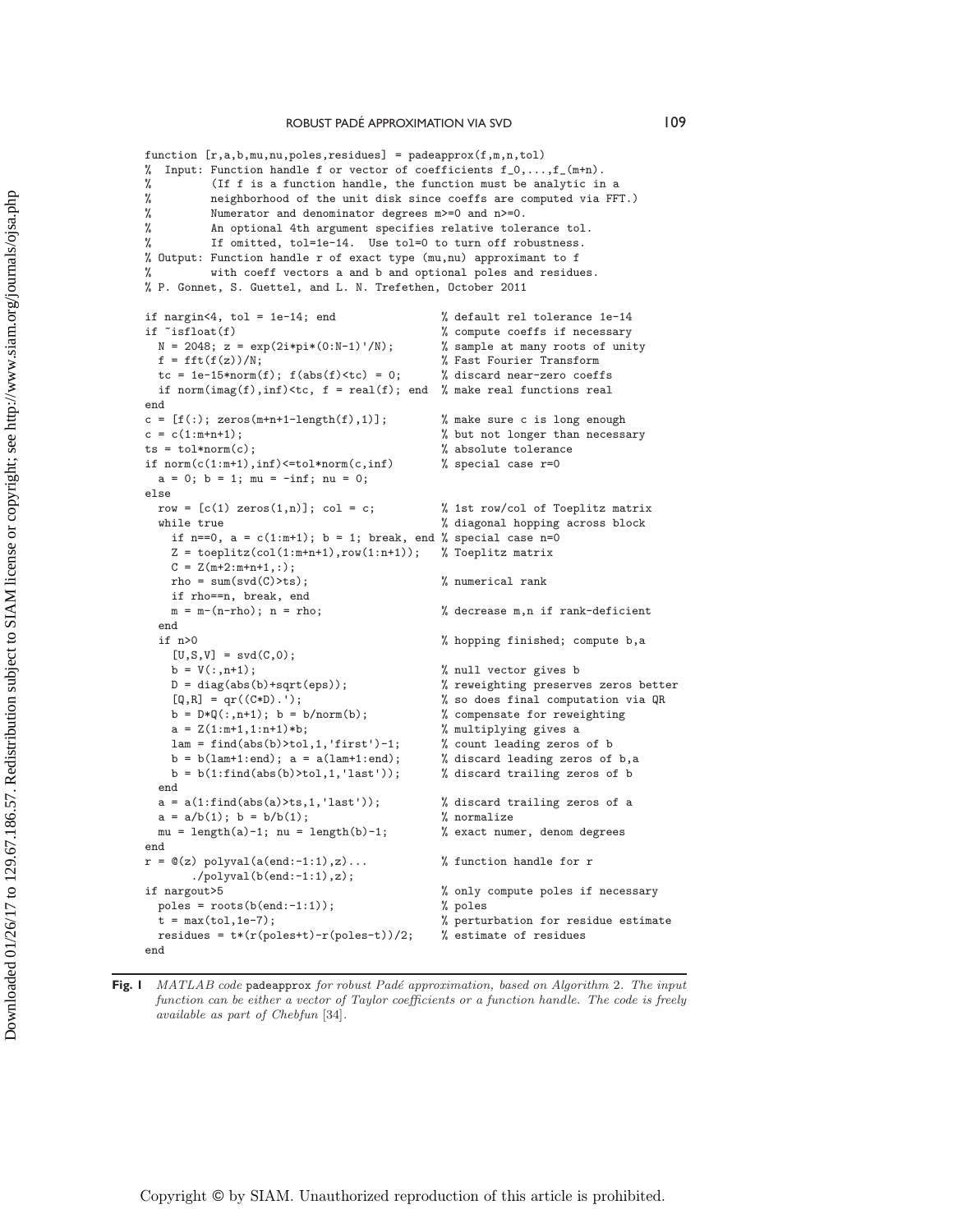

**Fig. 2** Padé tables computed numerically by Algorithm 2, with m and n on the horizontal and vertical axes, respectively. Each square  $(m, n)$  is marked by a color determined by the exact type  $(\mu, \nu)$  of the corresponding approximant, so that each square block appears in a single color. For  $\exp(z)$ , all the entries lie in  $1 \times 1$  blocks until the function is resolved to machine precision, after which the numerator and denominator degrees are systematically reduced as far as possible, causing diagonal stripes (step 5 of Algorithm 2). For the even function  $cos(z)$ ,  $2 \times 2$  square blocks appear. For  $(z^5 - 1)/(z^5 + 1)$ , we get an infinite square block since the function is resolved exactly for  $m, n \geq 5$ . For  $\log(5 + z^5)$ , there are  $5 \times 5$  blocks all the way down.

Figure 3 shows another Padé table as in Figure 2, but now with some additional numbers displayed. The purpose of this figure is to illustrate how the algorithm works, as explained in the caption.

Figure 4 shows three more Padé tables, all corresponding to approximations of the same noisy Taylor series but with different levels of the parameter tol. This example is mentioned at the beginning of [13]. When tol is above the noise level, padeapprox detects the underlying rational function reliably.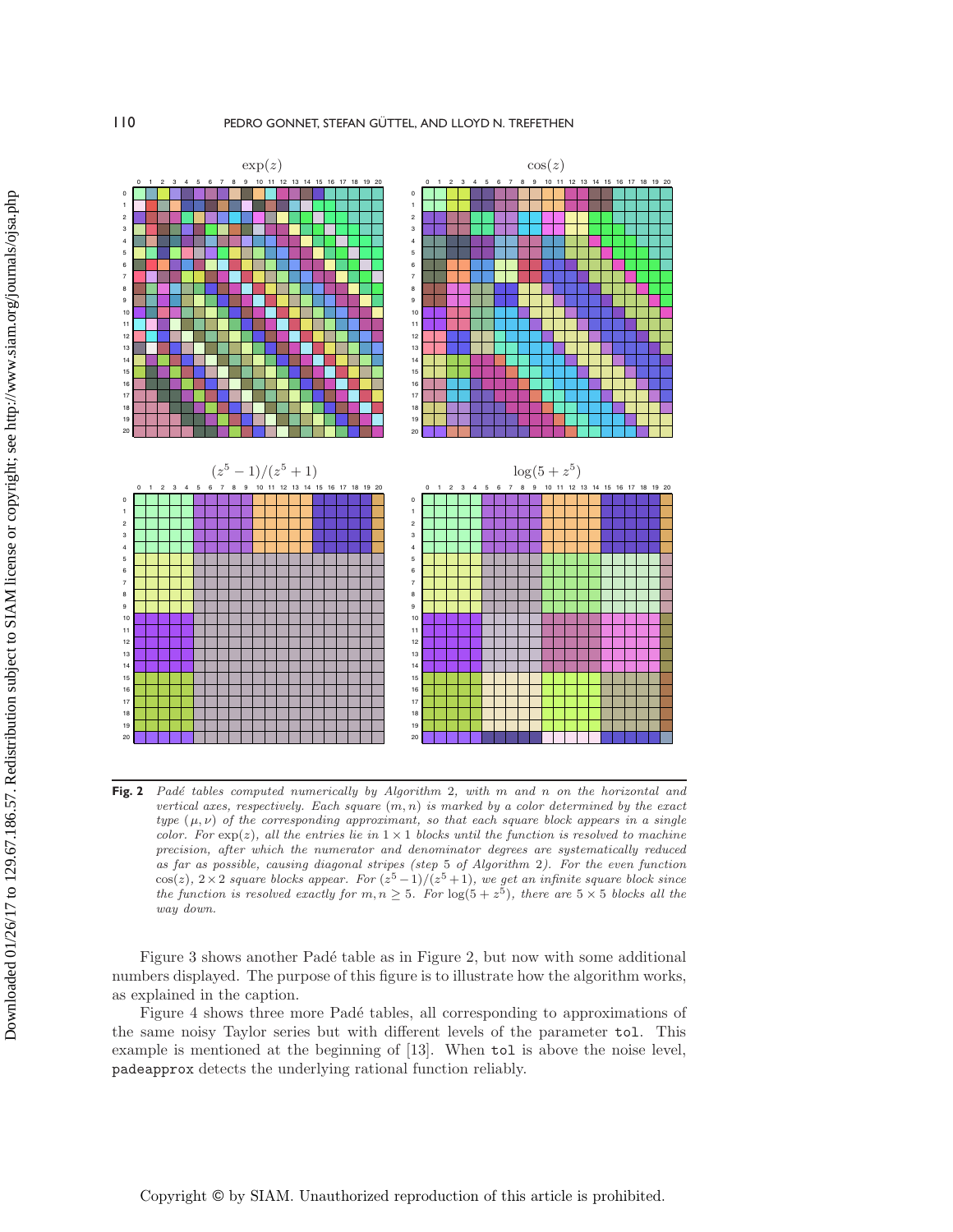

**Fig. 3** The numerically computed Padé table for  $f(z) = 1 + z + z^8 + z^{20} + z^{30}$ , with numbers showing the path taken by Algorithm 2 for the particular case  $(m, n) = (14, 9)$ . Starting at this position of the table (label 1), the algorithm finds that the  $9 \times 10$  Toeplitz matrix (2.10) has rank deficiency  $\chi = 2$ , so it moves to position (12,7) (label 2, step 5 of Algorithm 2). This  $7 \times 8$  matrix has rank deficiency 4, causing a move to  $(8,3)$  (label 3, step 5). At this point three trailing zeros of **b** are discarded (step 8), bringing us to the final position  $(8,0)$  $(label 4).$ 



**Fig. 4** An explicit example of noise removal by Algorithm 2. Here the Taylor series is defined by coefficients  $c_j = 1 + 10^{-6} s_j$ , where  $\{s_j\}$  are independent samples from the standard normal distribution. This corresponds to the function  $1/(1-z)$  plus noise on a scale of  $10^{-6}$ . If padeapprox is run with tol =  $10^{-8}$  or a lower value such as the default  $10^{-14}$ , the noise has the effect of making the Padé approximants distinct, and we see  $1 \times 1$  blocks. With a tolerance above the noise level, tol  $\geq 10^{-5}$ , the code detects that this is essentially a rational function of type  $(0, 1)$ .

**6. Examples of the Elimination of Froissart Doublets.** As we have mentioned, rounding errors or other perturbations commonly introduce Froissart doublets in computed Padé approximations that neither reflect genuine information about  $f$  nor contribute to the quality of the approximation. We now give a few examples to illustrate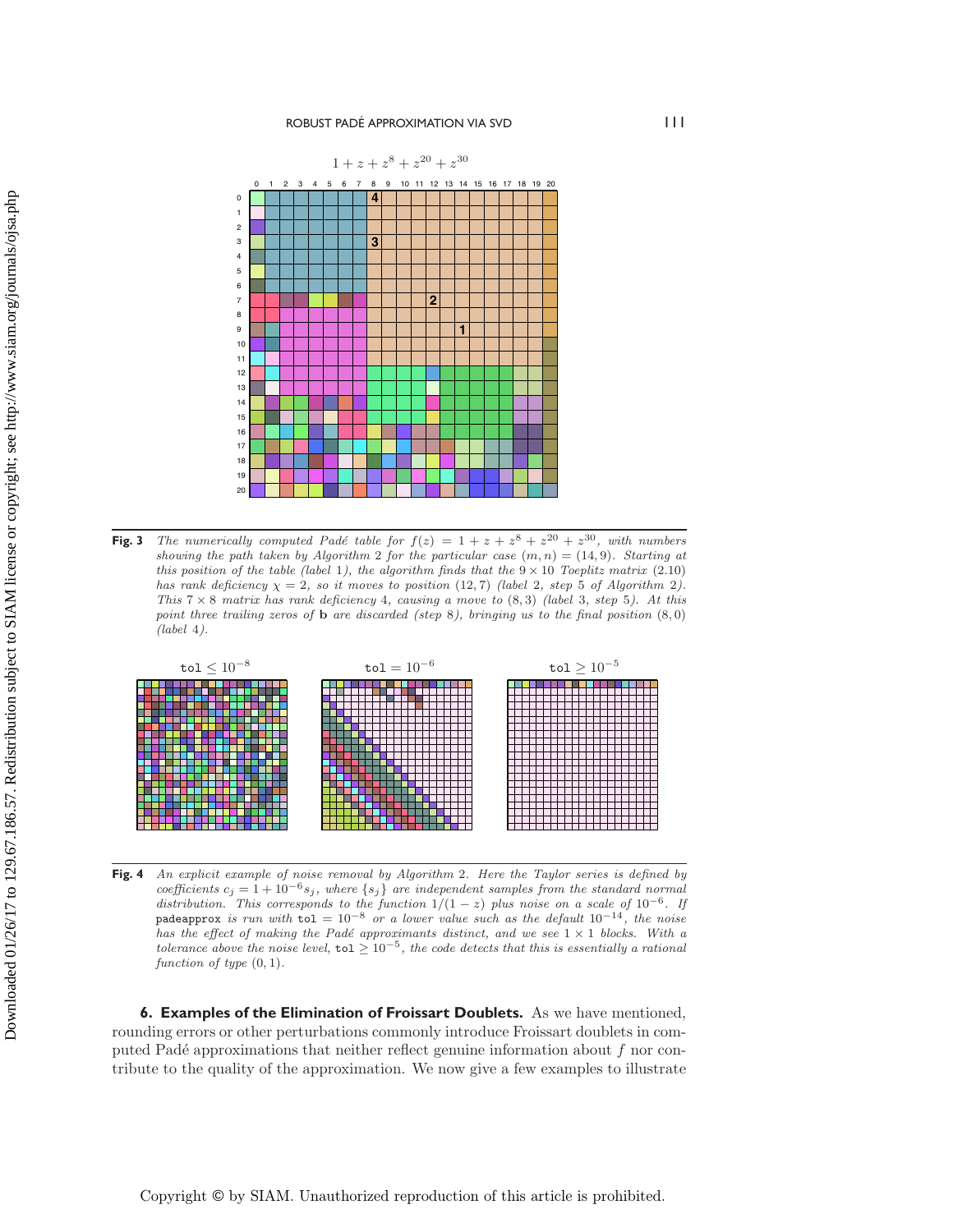how Algorithm 2 removes such effects by reducing the degrees m and n. Following a pattern employed in [15], each example is presented in the form of a two-part figure showing results from Algorithm 2 in its nonrobust form with  $\texttt{tol} = 0$  on the left, and in its robust form with the default value  $\text{tol} = 10^{-14}$  on the right. The unit circle is marked by a dotted line. The pair  $(m, n)$  is listed on the upper right. The lower left of each plot lists the exact type  $(\mu, \nu)$  returned by **padeapprox** and the elapsed time for computing this approximation on the AMD Phenom II X3 processor specified earlier.

Each plot also lists a number Err, equal to the maximum of  $|f(z)-r(z)|$  over the discrete grid of 1976 points in the disk  $|z| \leq 0.5$  whose real and imaginary coordinates are odd multiples of 0.01. This gives a rough indication of the success of the algorithm in computing an effective approximation to  $f$ . The radius is chosen less than 1 to stay away from Froissart doublets clustered near the unit circle [13], but there is no special significance to the particular choice 0.5.

Finally, each plot also shows the poles of  $r$ , marked by dots, following a scheme suggested by Grady Wright of Boise State University. The absolute value of the residue at each pole of r, evaluated by a finite difference, is indicated by the following color code:

$$
|{\rm residue}| \in \begin{cases} [10^{-3}, \infty), & \text{blue,} \\ [10^{-12}, 10^{-3}), & \text{green,} \\ [0, 10^{-12}), & \text{red.} \end{cases}
$$

Thus a blue pole has a good chance of being genuine and useful for approximation, whereas red poles are likely to be artifacts introduced by rounding errors. As it happens, no green poles appear in any of the figures of this paper.

Figures 5–7 show Padé approximations to the function  $f(z) = \tan(z^4)$ , which has poles outside the unit circle lying along eight rays emanating from the origin. For larger  $m$  and  $n$ , the removal of Froissart doublets by Algorithm 2 is striking.

Figure 8 shows results for a function with a branch point,  $f(z) = \log(1.2 - z)$ . According to a theory of Stahl, most of the poles of Padé approximants to such functions line up along certain branch curves determined by a capacity-minimization condition in the z−<sup>1</sup>-plane [27]. (There is no assurance that *all* the poles must lie near the branch curves, merely a fraction of them approaching 1.) In this case the curve in question is the interval  $[1.2, \infty)$ , and the figure shows blue poles lining up as expected.

Figure 9 shows results for a function with an essential singularity,  $f(z) = \exp((z+\sqrt{z}))$  $(1.5)^{-2}$ ).

**7. Ill-Posedness and Stability.** It is easy to show that Padé approximation problems are sometimes ill-posed. For example, here is a function and its type  $(1, 1)$  Padé approximant:

$$
f(z) = 1 + z^2, \qquad r_{11}(z) = 1.
$$

The approximant matches f only through power  $z<sup>1</sup>$ , but that is enough, according to  $(2.2)$ , since the defect is 1. An arbitrarily small perturbation of f, however, changes  $r_{11}$  completely:

$$
f(z) = 1 + \varepsilon z + z^2, \qquad r_{11}(z) = \frac{1 - (1 - \varepsilon^2)z/\varepsilon}{1 - z/\varepsilon} \quad (\varepsilon \neq 0).
$$

This perturbed function, which now matches f through order  $z^2$ , has a Froissart doublet with a pole at  $z = \varepsilon$  of residue  $-\varepsilon^3$  and a zero at  $\varepsilon/(1-\varepsilon^2)$ .

Copyright © by SIAM. Unauthorized reproduction of this article is prohibited.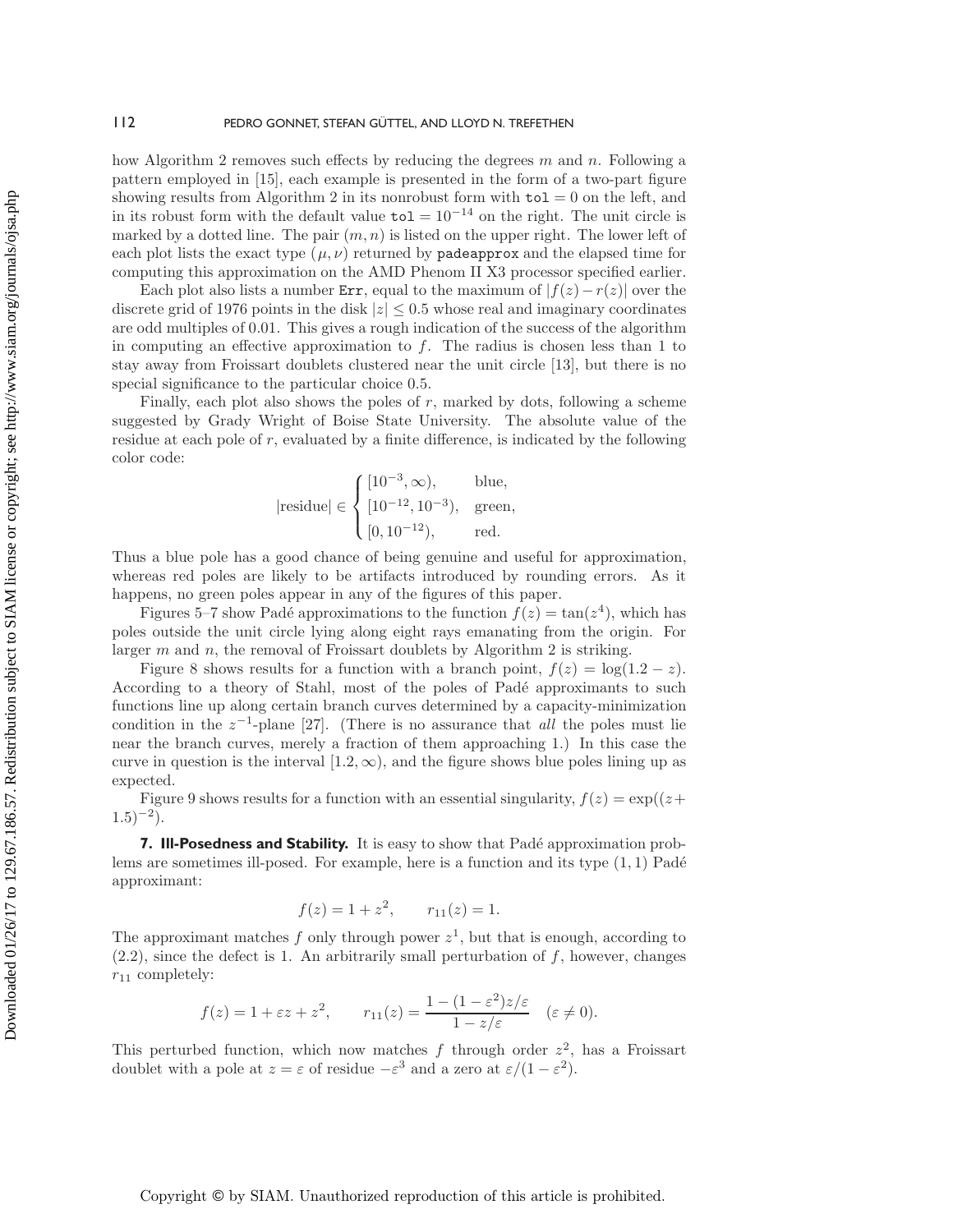

**Fig. 5** Type  $(20, 20)$  approximation of  $tan(z<sup>4</sup>)$ , a function with poles along 8 rays emanating from the origin. Both the nonrobust and robust algorithms place poles near the innermost 16 poles of f, the inner 8 matching the poles of f to six digits and the next 8 to two digits. There is little difference between the two algorithms except that the robust one reduces the type from (20, 20) to (20, 16), removing four poles with absolute value about  $2 \times 10^5$ .



**Fig. 6** Type (100, 100) approximation of  $tan(z^4)$ . Now each algorithm places four poles along each of the 8 rays, which match the poles of f to approximately 14, 6, 3, and 2 digits (from  $inside\ out$ ). These very accurate agreements of computed poles show how powerful  $Pad\acute{e}$ approximation can be for extracting information about a Taylor series beyond its circle of convergence. The nonrobust algorithm also produces 64 Froissart doublets near the unit circle, as well as four additional doublets of absolute value about  $3 \times 10^3$ , all of which are removed by the robust algorithm.



**Fig. 7** The type (20, 100) approximation of  $tan(z^4)$  shows the kind of effects that may arise with  $n>m$ . Here both the robust and nonrobust approximations place some poles along a circle outside the unit disk.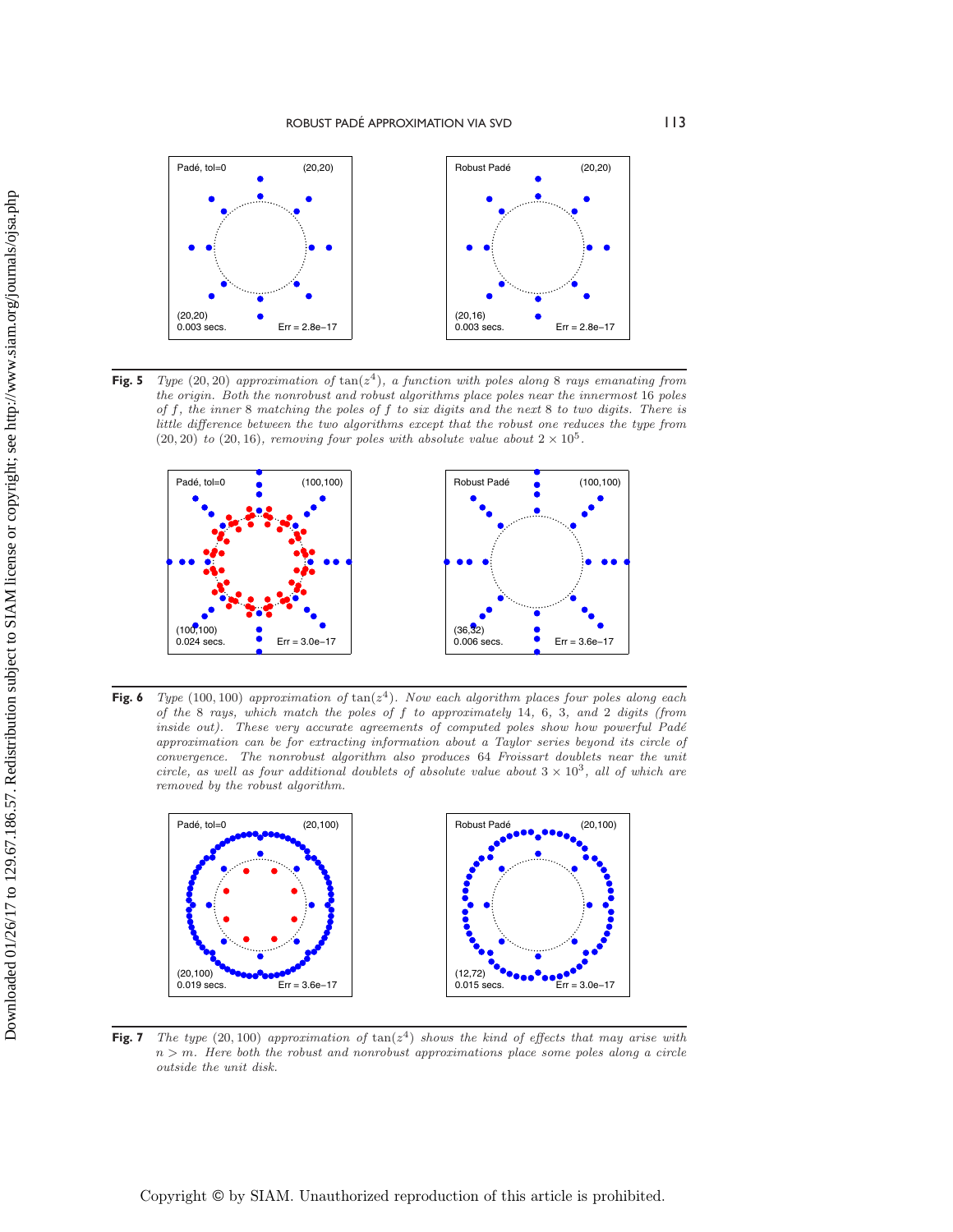

**Fig. 8** Type (20, 20) approximation of  $log(1.2 - z)$ . This function has a branch cut [1.2, ∞) that attracts poles in keeping with the theory of Stahl [27]: 13 in the nonrobust approximation, 10 in the robust one. The nonrobust algorithm scatters six additional spurious poles near the left half of the unit circle as well as two other negative real poles off the scale of the plot at about  $-6$  and  $-8$ .



**Fig. 9** Type (60, 60) approximation of  $f(z) = \exp((z + 1.5)^{-2})$ , a function with an essential singularity at  $z = -1.5$ .

The example points the way to the general case: a Padé approximation problem is ill-posed if and only if  $r_{mn}$  has defect  $\delta > 0$ . The reason is that an arbitrarily small perturbation could fracture the block, forcing  $r_{mn}$  to match f to a higher order than before. For details see [30, 33].

Our point of view as numerical analysts is that it is not reasonable to ask an algorithm to find nearly the exact solution of an ill-posed problem. A more reasonable expectation is that an algorithm should be *stable,* finding nearly the exact solution of a slightly perturbed problem [32]. We hope to discuss stability of Algorithm 2 in a future publication. Note that a stable algorithm need not always produce square blocks, since different choices of  $m$  and  $n$  will correspond to different perturbations of the data.

The idea of regularization, which applies across a wide range of ill-posed problems, involves a balance between the accuracy of a solution and its other properties such as smoothness [18]. In eliminating Froissart doublets, we are slightly reducing the accuracy of our solution to a certain matrix problem, but the benefit is that the resulting function  $r_{mn}$  will be pole-free in most regions where f itself is pole-free. Consequently, in an application, it may be a better solution to the scientific problem that lies behind the ill-posed linear algebra problem.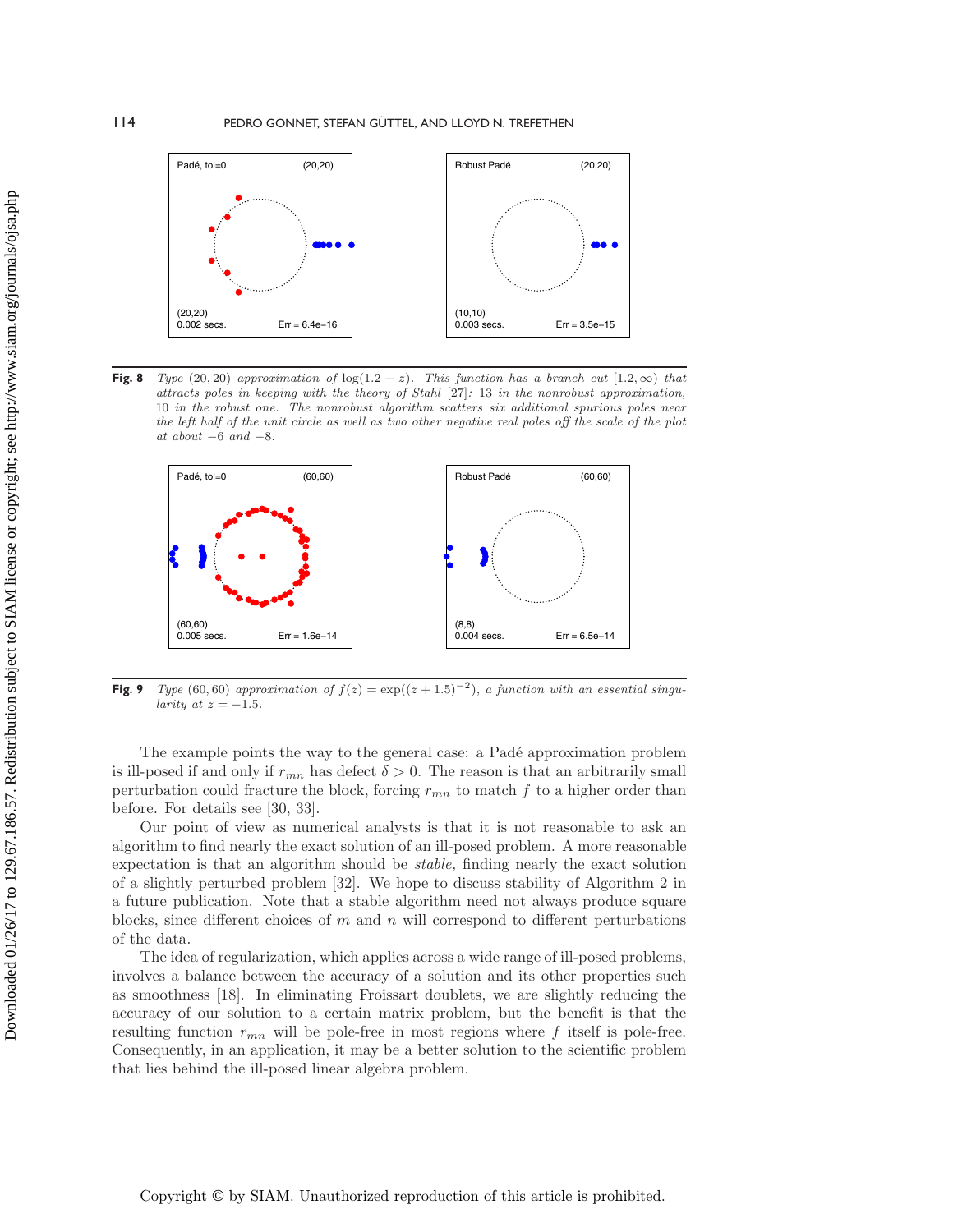**8. A Modified Padé Approximant with Pointwise Convergence.** The main purpose of this paper has been to propose a regularized algorithm for computing Pad´e approximations in floating point arithmetic or for problems with noise. However, one of the interesting features of the SVD-based approach is that it may also be applicable in the theoretical setting of exact arithmetic for problems with no noise, because this situation too is afflicted by seemingly spurious pole-zero pairs.

How can an exactly correct pole-zero pair be spurious? The phenomenon in question has been recognized for a century, going back at least to Perron in 1913 [25], and a formal definition of spurious poles is given in [28]. In the simplest case, suppose  $f$  is a meromorphic function in the complex plane  $\mathbb{C}$ , and consider the behavior of  $f - r_{nn}$  as  $n \to \infty$ . A natural hope might be that on any compact set E disjoint from the poles of f, the supremum norm of  $f - r_{mn}$  over E,  $||f - r_{mn}||_E$ , should converge to zero. However, this does not happen in general. The Padé approximants  $r_{mn}$  can have poles in arbitrary locations in  $\mathbb{C}$ , and as  $n \to \infty$ , although the residues of these poles will decrease, they need never disappear entirely. In fact it may even happen that the type  $(n, n)$  Padé approximants to a fixed entire function f have so many spurious poles that the sequence of approximants is unbounded at every nonzero point in the complex plane [36].

In the face of this fact about Padé approximation, theorems have been developed that assert a weaker kind of convergence: *convergence in measure* or *convergence in capacity*. For meromorphic functions there is the Nuttall–Pommerenke theorem [1, 21, 26], and for functions with branch points there is a beautiful generalization by Stahl mentioned in the last section of [27]. For the simpler problem of approximations of type  $(m, n)$  with  $m \to \infty$  while n remains fixed, there is the de Montessus de Ballore theorem [1, 20], and even in this case one must be careful to exclude spurious poles.

Our SVD-based algorithm suggests another possibility. Can one define a modified Padé approximant  $\tilde{r}_{mn}$  that is guaranteed to converge, with no exceptional sets? For each n, one could define  $\tilde{r}_{nn}$  to be the rational function computed in exact arithmetic by an algorithm like Algorithm 2 with tolerance  $\texttt{tol} = \texttt{tol}_n$ , where  $\texttt{tol}_n$  is a function of *n* that decreases to 0 as  $n \to \infty$ . Analogous definitions could be developed for approximations  $r_{mn}$  with  $m \neq n$ . Might such an approximation scheme be pointwise convergent? This is a challenge for theorists.

**9. Discussion.** Padé approximations arise in many applications, and Algorithm 2 will not be appropriate for all of them. Our framework is numerical approximation theory, in the spirit of [31] and [34]. Applications we have in mind include analytic continuation and extrapolation of sequences and series, both based on data at a single point in the complex plane. For data on a circle, we recommend the leastsquares approach of [15], and for data on an interval, see the ratinterp command in Chebfun [34].

Many methods that have been proposed for extrapolation, such as the Aitken, Shanks, eta, and epsilon methods, are mathematically equivalent to the evaluation of certain Pad´e approximants but have traditionally been formulated algorithmically by fast recurrence relations related to continued fractions, in the interests of speed. Indeed, the Toeplitz structure of the Padé problem makes possible some remarkably fast algorithms, in theory [4]. This focus on fast recurrences may be the right strategy for some applications, but we suspect that for many problems nowadays it is better to use more robust algorithms, whose  $O(n^3)$  complexity will rarely be a problem.

A central feature of our algorithm is that it removes spurious Froissart doublets as a by-product of the use of numerical ranks computed with the SVD. Other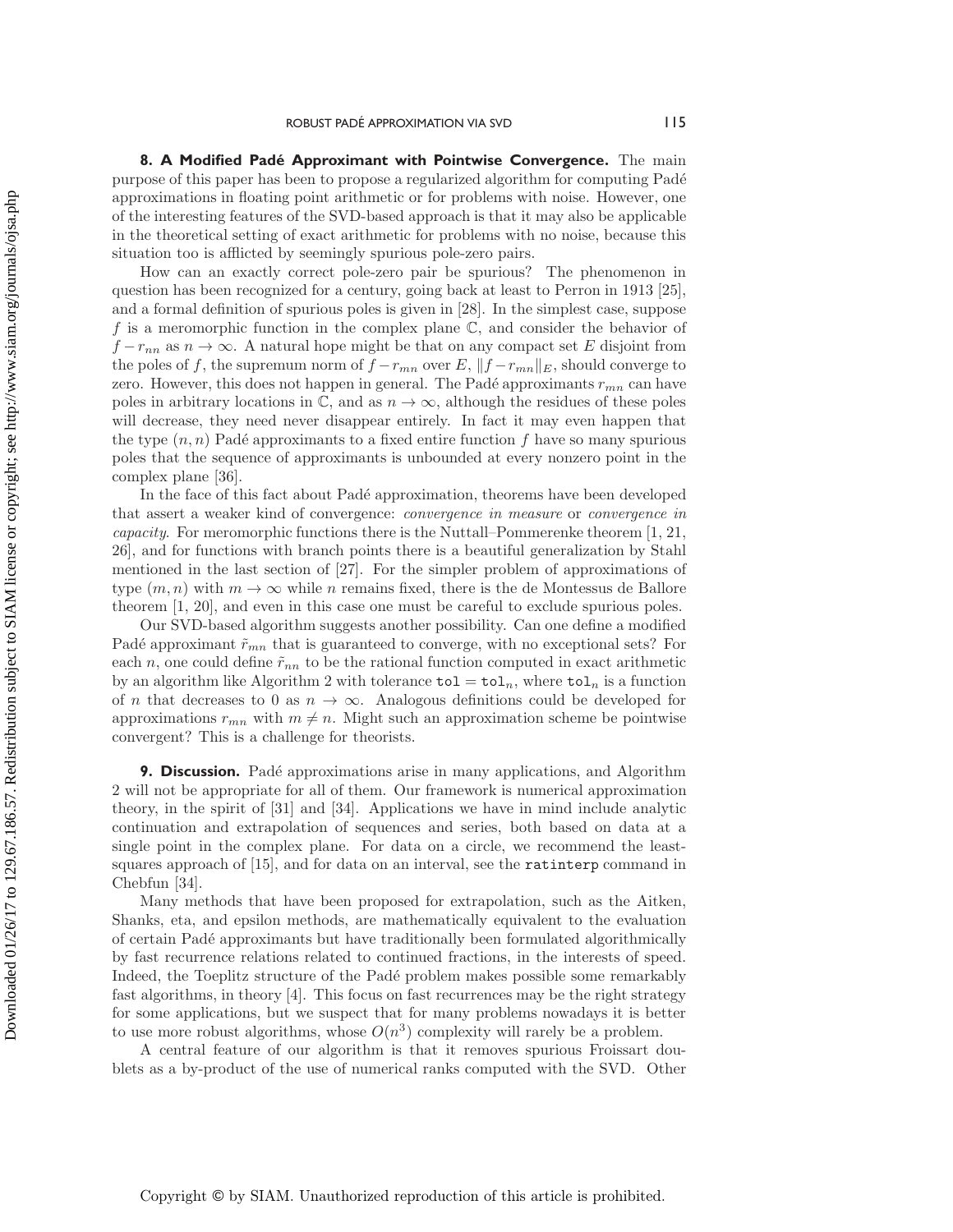methods for removing doublets have also been proposed, typically based on explicit computation of zeros and poles, sometimes with the use of extended precision arithmetic [2, 3, 6, 8, 12, 13, 14, 29]. On the other hand, Perotti, Vrinceanu, and Bessis argue that Froissart doublets can actually be beneficial in the sense that perturbations in their distribution from a regular pattern along the unit circle may reveal locations of underlying genuine poles [24].

An example of a different set of applications related to Padé approximation are problems of signal processing or model reduction, where the aim is to extract a loworder model from a sequence of hundreds of possibly noisy data values [2, 7, 17, 22]. In such problems the sampled data are typically assumed to come from a stable system, which would correspond for our problem to poles only outside the unit disk, and lowrank fits to sufficiently long data sequences will inherit this stability property. That is a different setting from the one we have focused on here, which starts from arbitrary Taylor coefficients without an a priori assumption of scaling to the unit disk.

Padé approximants also appear in the study of Krylov subspace iterations for the solution of large matrix problems. Here the issue of degeneracies and square blocks has been of considerable interest, and "look-ahead" variants of some algorithms have been devised to jump around square blocks [10]. A feature of such problems is that since the scales are large, one is necessarily working with partial information obtained from recurrences, so the systematic use of the SVD as in Algorithm 2 is not an option.

The algorithm we have proposed works well, but we do not regard it as the last word on this subject. Other choices could have been made, and, in particular, our method of hopping across a square block to find the upper-left corner is not the only reasonable one. For example, one could reduce just  $n$  rather than both  $m$  and  $n$  in cases of rank deficiency, and this would lead to vertical rather than diagonal stripes in the upper panels of Figure 2. (See [35] for an algorithm to find the upper-left corner of a square block in the case of Carathéodory–Fejér approximation.) The choices we have made seem to be effective, and one must remember that for most functions, few reductions of  $(m, n)$  will take place at all, so getting to the upper-left corner of a block by absolutely the shortest route possible is not a high priority. The true priority is robustness, and we believe Algorithm 2 meets this need effectively.

**Acknowledgments.** We have had fruitful discussions with a number of colleagues that have led to improvements in this article. We are grateful in particular for contributions from Daniel Bessis, Adhemar Bultheel, Jaček Gilewicz, Ricardo Pachón, Ed Saff, Marc Van Barel, Joris Van Deun, and Grady Wright. We are also grateful to Olga Ibryaeva for bringing her new related work [19] to our attention. The Ibryaeva–Adukov approach to Padé approximation is quite close to our own, and we recommend readers with a serious interest in this subject to study that paper too.

## **REFERENCES**

- [1] G. A. BAKER, JR. AND P. R. GRAVES-MORRIS, Padé Approximants, 2nd ed., Cambridge University Press, Cambridge, UK, 1996.
- [2] D. BELKIĆ AND K. BELKIĆ, Padé–Froissart exact signal-noise separation in nuclear magnetic resonance spectroscopy, J. Phys. B, 44 (2011), 125003.
- [3] D. BESSIS, Padé approximations in noise filtering, J. Comput. Appl. Math., 66 (1996), pp. 85– 88.
- [4] R. P. Brent, F. G. Gustavson, and D. Y. Y. Yun, Fast solution of Toeplitz systems of equations and computation of Padé approximants, J. Algorithms,  $1$  (1980), pp. 259–295.
	- [5] C. Brezinski, History of Continued Fractions and Pad´e Approximants, Springer, Berlin, 1991.
- [6] C. BREZINSKI AND M. REDIVO-ZAGLIA, Padé-type rational and barycentric interpolation, Numer. Math., to appear.